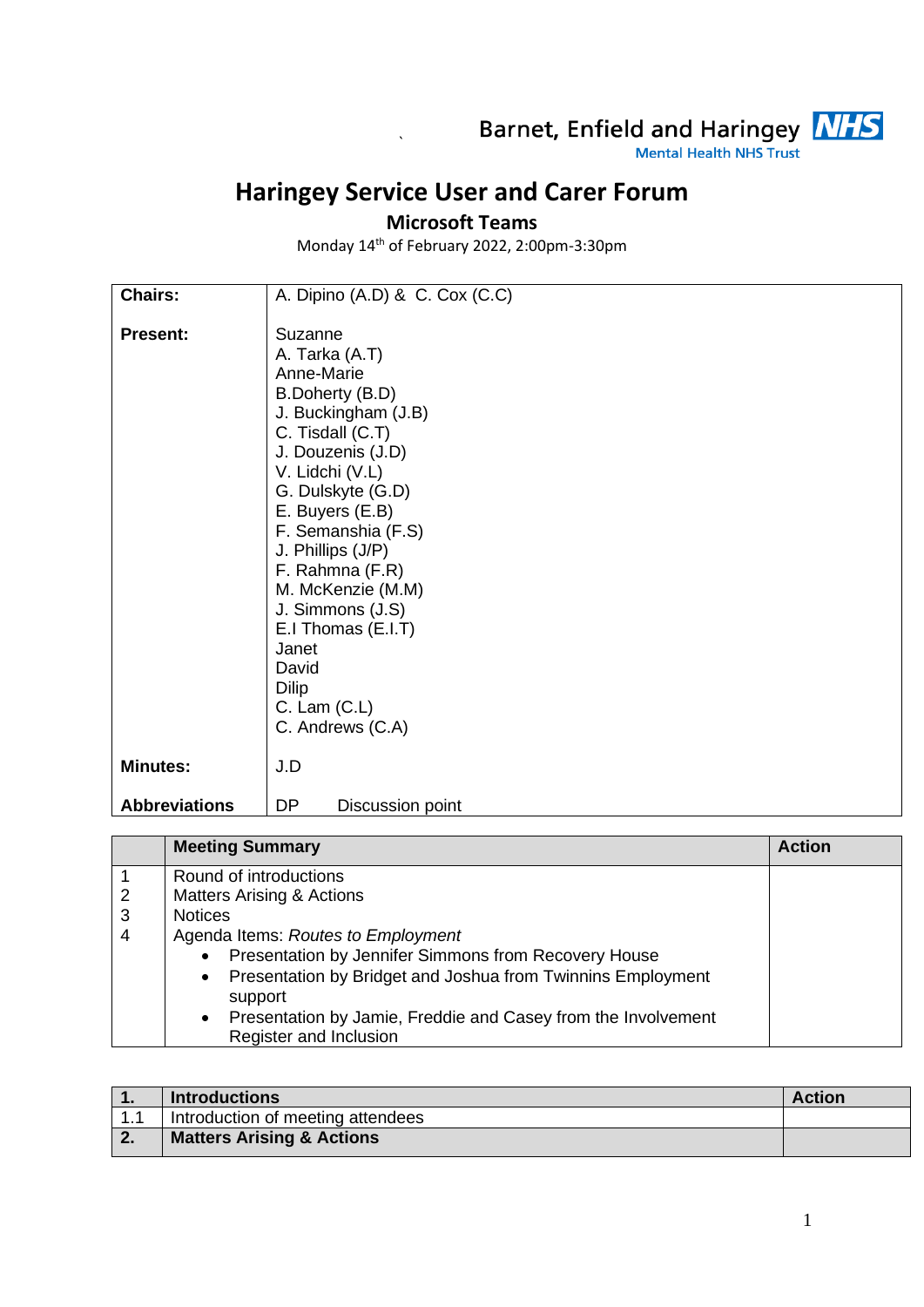|                  | <b>Open Dialogue Support group</b>                                                                                                                                                                                                                                                                                                                                                                                                                                                                                                                                                                       |  |
|------------------|----------------------------------------------------------------------------------------------------------------------------------------------------------------------------------------------------------------------------------------------------------------------------------------------------------------------------------------------------------------------------------------------------------------------------------------------------------------------------------------------------------------------------------------------------------------------------------------------------------|--|
|                  | It was mentioned during the presentation that creating a space for SU of OD to                                                                                                                                                                                                                                                                                                                                                                                                                                                                                                                           |  |
|                  | discuss their experiences of the model would be very helpful.                                                                                                                                                                                                                                                                                                                                                                                                                                                                                                                                            |  |
| 3.               | <b>Notices</b>                                                                                                                                                                                                                                                                                                                                                                                                                                                                                                                                                                                           |  |
| 3.1              | Ana-Maria (co-chair) will be leaving the forum<br>Our co-chair will soon be leaving the forum. As a result we are looking for<br>someone to take over her role starting from around March/April. If anyone is<br>interested please get in touch with Camilla.                                                                                                                                                                                                                                                                                                                                            |  |
| 3.2              | <b>Nature Walks</b><br>A group run by St. Ann's Green Spaces (STAGS) organises nature guided walks<br>around the site of St Ann's. At the end of each walk the group meets for tea, a<br>chat and a chance to reflect on the "treasures" that were spotted and collected.<br>You can share your finds on the Nature Table.                                                                                                                                                                                                                                                                               |  |
| 3.3              | <b>Carers Week</b><br>This year Carers Week will run from Monday 6 until Sunday 12 June. Their new<br>campaign Theme will be announced soon. If you are interested, you can sign up<br>for their newsletter here: https://www.carersweek.org/                                                                                                                                                                                                                                                                                                                                                            |  |
| 3.4              | <b>Mind for MIND</b><br>Mind for MIND is a series of fundraising events for MIND.                                                                                                                                                                                                                                                                                                                                                                                                                                                                                                                        |  |
| 3.5              | <b>Enfield Service User and Carer Forum</b><br>Enfield has started their own version of this forum. The next session is on the 23rd<br>of February.                                                                                                                                                                                                                                                                                                                                                                                                                                                      |  |
| $\boldsymbol{4}$ | <b>Agenda Items</b>                                                                                                                                                                                                                                                                                                                                                                                                                                                                                                                                                                                      |  |
| 4.1              | <b>Presentation by JS: Recovery House</b><br>JS spoke about her route into employment and how she gradually built up her<br>experience and CV to get the job she wanted. She described her own<br>experience of mental health and how that influenced and inspired her to want to<br>become a support worker. JS highlighted the importance of "keep going" and<br>how she found it difficult to overcome her own stigma and beliefs about what<br>her future would be like after her diagnosis.                                                                                                         |  |
| 4.2              | Presentation by Bridget and Joshua: Individual Placement and Support<br>Bridget and Joshua from Twinnigs gave a brief introduction into their charity and<br>workplace and in particular about their programme "Individual Placement and<br>Support". The aim of this is to help people with mental health diffictuies gain and<br>sustain employment whether that be paid or voluntary. They also aim to<br>increase income as well as confidence.<br>Their team works directly with their clients and potential employers to allow the<br>transition back into employment to be as smooth as possible. |  |
| 4.3              | Presentation by Jamie, Freddie and Casey: Involvement Register<br>Both Jamie and Freddie opened up to the forum and explained how their own<br>experiences of mental health difficulties inspired them to seek employment in<br>the NHS. Freddie also spoke about his training to become and expert by<br>experience and how this has open up new opportunities for him.<br>Casey let the forum know about more Expert By Experience (EBE) roles coming                                                                                                                                                  |  |
|                  | up within the patient experience team. If anyone is interested in applying or<br>would like additional information please let us know.                                                                                                                                                                                                                                                                                                                                                                                                                                                                   |  |